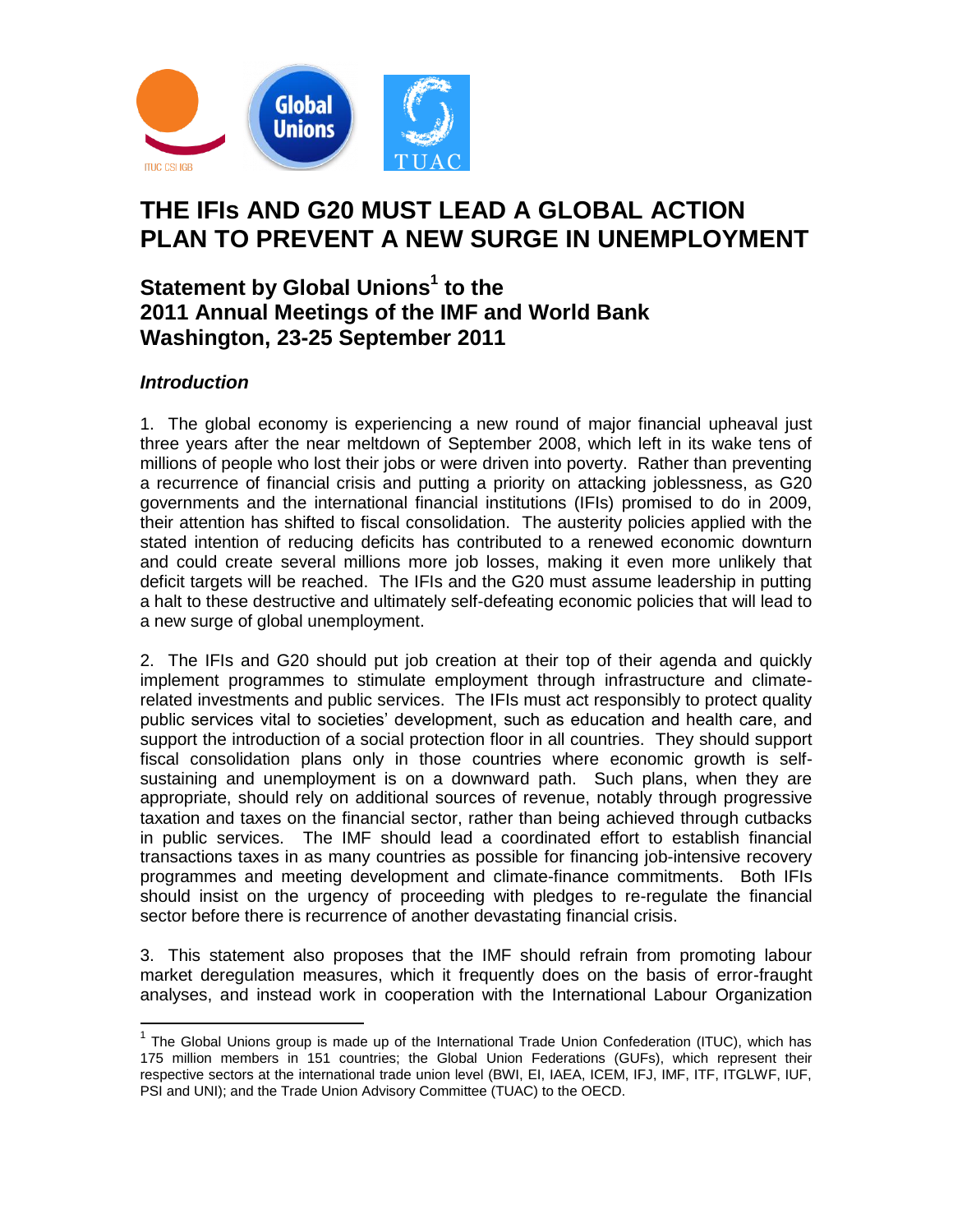(ILO) in carrying out the joint IMF-ILO employment-intensive growth initiative launched in September 2010. The World Bank should, in the course of the revision of its social and environmental safeguard policy currently underway, ensure consistency within the World Bank Group in its treatment of core labour standards and adopt a comprehensive safeguard requiring that all Bank-financed operations comply with these standards. Both IFIs should make supplementary assistance available for developing countries affected by the increased cost of basic food necessities, which in 2011, according to World Bank data, has almost reached the previous peak of the 2008 "Food Price Crisis". Additionally, the IFIs must contribute to efforts to achieve climate resilience and reduce greenhouse gas emissions, which will be a particular focus of international attention in the run-up to the June 2012 "Rio+20" Conference.

#### *Prospect of a surge in unemployment*

4. At the Spring Meetings of the IFIs in April 2011, the IMF declared the global recovery to be more self-sustaining, thus justifying the shift from employment-creating stimulus programmes to fiscal consolidation: "Earlier fears of a double-dip recession – which we did not share – have not materialized… [P]rivate demand has, for the most part, taken the baton... For the recovery to be sustained, advanced economies must achieve fiscal consolidation."<sup>2</sup> Global Unions urged the IFIs and G20 finance ministers to, instead, give top priority to the employment deficit, since a rapid reduction of fiscal deficits in the context of a fragile recovery would dampen already tepid economic growth and destroy any chance of reducing high rates of joblessness.

5. The financial market upheavals of August 2011 and indications of a global economic slowdown confirm that the recovery is anything but self-sustaining. Fiscal consolidation, on the other hand, is well underway around the world and contributing to the renewed downturn. IMF projections show that all but three of the G20 countries will reduce their deficit or increase their surplus in 2011, and all but two G20 governments engaged in fiscal consolidation will reduce public expenditures in proportion to Gross Domestic Product. $3$  Governments, with few exceptions, have heeded the advice of the IMF and private lenders to try to reduce deficits through spending cutbacks, and the overall impact of the austerity policies has been a renewed global slowdown at a time when employment in most countries is still well below pre-recession levels. With social protection under pressure because of austerity policies and wages compressed as a result of new labour market flexibility measures, income inequality will increase.

6. The situation for working people is particularly dire in those countries experiencing sovereign debt crises, which in most cases originated in financial booms and busts caused by reckless and insufficiently regulated practices of private financial institutions. Several of these countries have contracted emergency loans with the IMF, where additional austerity measures have been part of the loan conditions even as private banks have enjoyed publicly financed bailouts. It appears that financial markets, whose near meltdown in 2008 set off the global recession that eliminated more than 30 million jobs, are once again dictating economic policies that will lead to further suffering for

<sup>2</sup> IMF, *World Economic Outlook*, April 2011

<sup>3</sup> IMF, *Fiscal Monitor*, April 2011 and *Fiscal Monitor Update*, June 2011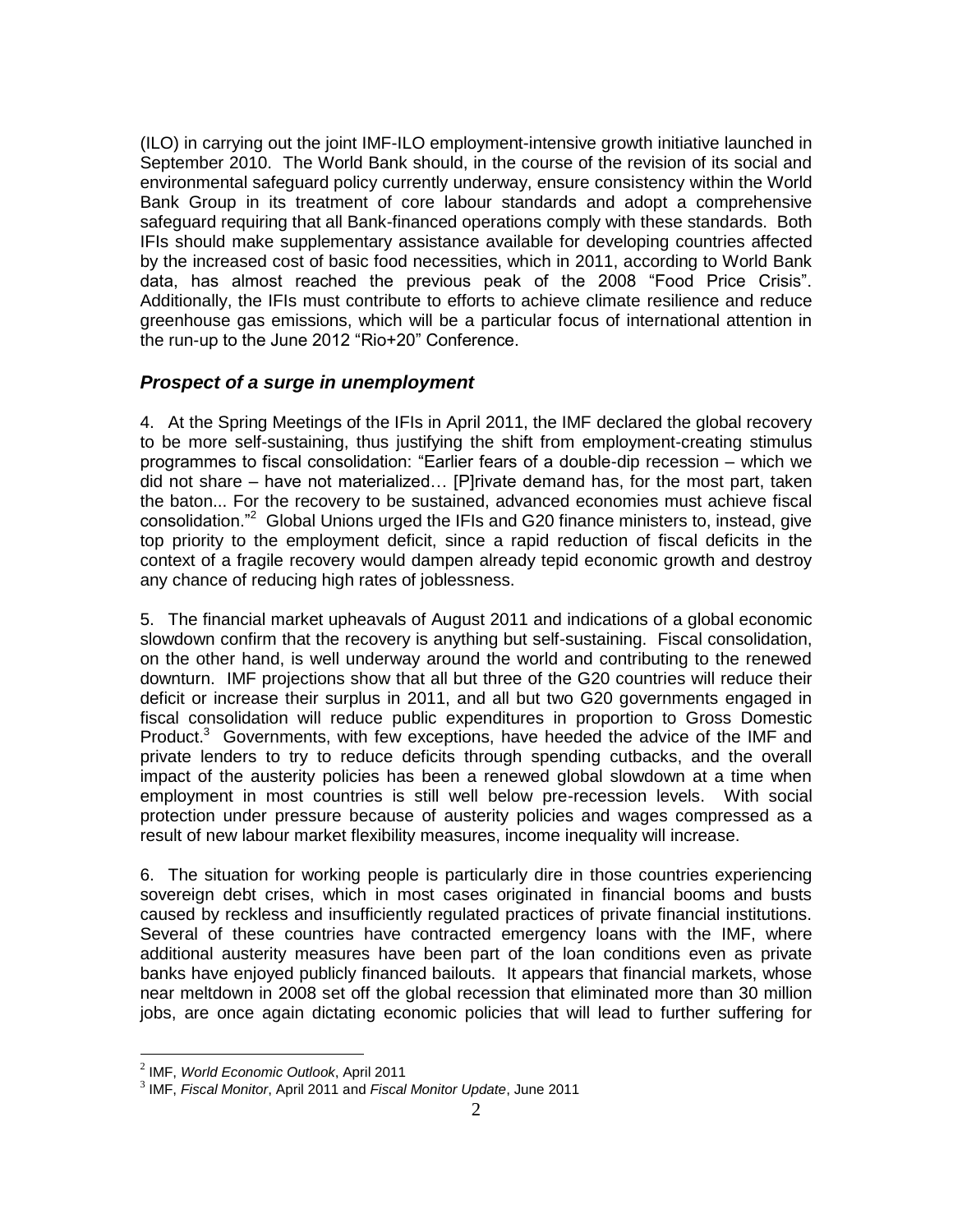workers. At the same time, no serious action has been taken to reduce the huge debt overhang that is preventing growth from materializing in several countries, both the consumer mortgage debt in countries that experienced real estate collapses and sovereign debt built up as a result of the crisis.

7. In a conference in Oslo held jointly with the ILO in September 2010, the IMF agreed that there had to be a greater focus on policies to promote employment-creating growth in response to the global economic crisis. The IMF has since engaged in joint analysis with the ILO in some countries, with the objective of placing greater emphasis on employment and improved social protection in recovery strategies, and to design these strategies by engaging in dialogue with trade unions and employers as well as the government. The ITUC and its national affiliates intend to participate fully in the joint work, in the expectation that all policies having a bearing on employment-creation are examined, and that social dialogue and respect for workers' rights are the basis of new employment-focused growth strategies. The IMF can show its full support for reducing unemployment and protecting vulnerable populations by assisting countries to put themselves on a job-creating growth path and to establish a sustainable financing mechanism for a social protection floor.

#### *Vigorous support for employment-creating growth*

8. There are several measures that the IMF should take to ensure that elimination of the employment deficit is given top priority in national recovery strategies:

- **Fiscal consolidation plans should be modified so as to avoid worsening the employment situation**, meaning that consolidation should be delayed or its pace slowed down and, if needed, IMF financial assistance should be extended over a longer period until a sustainable recovery is in place.
- **Greater emphasis should be paid to revenue-generating measures to achieve reductions of fiscal deficits, rather than the emphasis on expenditure reductions** that have taken place in most fiscal consolidation plans, which impose a disproportionate cost on beneficiaries of social programmes, particularly women, and on public sector workers and which have the strongest negative impact on employment.
- **The IMF should pay special attention to maintaining and increasing support for programmes vital to long-term social and economic development, such as infrastructure programmes, health care and education and climaterelated investments;** reduced spending for education, for example, could create a lost generation of children and young people with insufficient and inadequate education.
- **In order to prevent a prolonged period of economic stagnation, the IMF should encourage countries to increase public investments in key growth areas, particularly recognizing the importance of "green economy" investments** because of their employment-creation potential and also because of the importance of achieving environmental sustainability
- **The IMF should encourage countries to reduce deficits through tax measures that have the least impact on employment levels and that help reduce income inequality**, such as the replacement of "flat taxes" by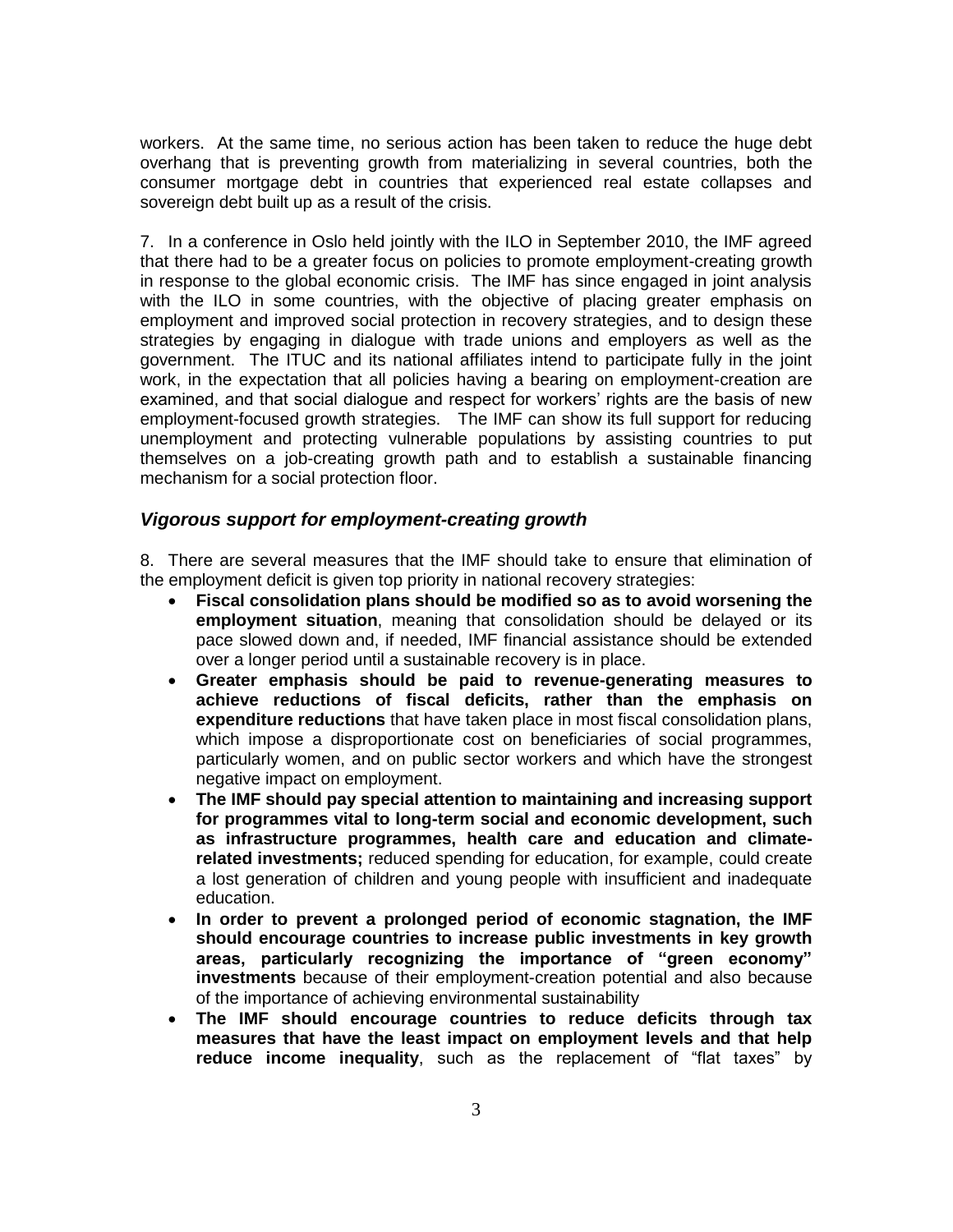progressive income taxes, measures to tax undeclared incomes and formalize informal economy activities, and financial transactions taxes.

 **The IMF should support debt restructuring where necessary in order to alleviate one of the most important obstacles to national economic recovery**; this restructuring should include reductions of home mortgages in countries where real estate values have collapsed, and rescheduling of sovereign debt repayments in countries with unsustainable levels of indebtedness.

9. In the area of new IMF initiatives or policy reviews, the Fund should support approaches that entail a refocusing of policy priorities towards those that promote creation of decent work:

- In the current Conditionality Review, for which Global Unions made a submission,<sup>4</sup> the IMF should ensure that the new conditionality criteria that **it uses are consistent with national development plans seeking to achieve full employment, universal social protection, reduced income inequality and respect for fundamental workers' rights.**
- **In the joint initiative with the ILO on employment-focused growth, the IMF should support a comprehensive approach that takes into consideration all of the determinants of job-rich growth strategies:** macroeconomic policy including employment; fiscal and exchange rate policies; issues related to income distribution and wage levels; social protection for all; and a significant discussion on the employment policies that will promote high-productivity job creation including investment in value-adding sectors and active labour market policies.

#### *A coordinated international strategy for implementing an FTT*

10. Support for a financial transactions tax (FTT) continues to grow, as governments seek new sources of revenue to face the huge fiscal challenges created by the global crisis. Global Unions, jointly with a broad alliance of international development and environmental organizations, support this tax as a means to finance job creation and public services as well as international development and climate change finance commitments. Along with some business leaders and organizations seeking better control over the financial sector, Global Unions have also supported the FTT because it would create incentives to reduce "short-termism", the creation of asset-price bubbles and recurrent financial crises, and instead encourage productive job-creating investments in the real economy.

11. In 2010, the IMF completed a report requested by G20 leaders at their Pittsburgh Summit to identify a mechanism for making the financial sector assume "a fair and substantial contribution" to offset the cost of the global crisis, which ultimately created thousands of billions of dollars of losses in the world economy. In the report, the IMF concluded that "sufficient basis exists for practical implementation of at least some form of FTT", while expressing its preference for other types of financial taxes.<sup>5</sup>

 $^4$  ITUC, "Submission from ITUC/Global Unions to IMF's 2011 Review of Conditionality", May 2011

<sup>5</sup> IMF, *A Fair and Substantial Contribution by the Financial Sector: Interim Report for the G20*, April 2010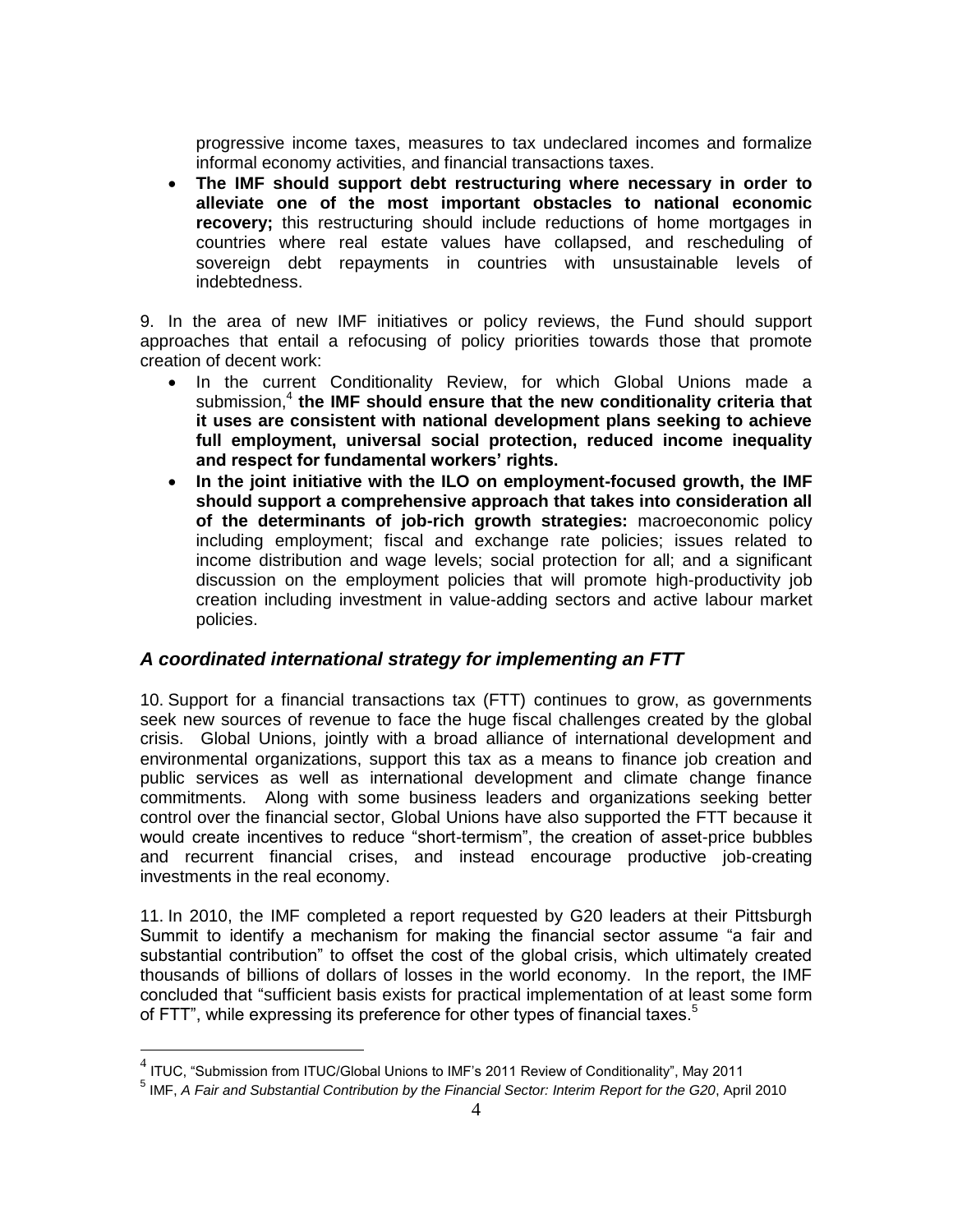12. IMF spokespersons have stated that there is no incompatibility between the FTT and the options it prefers and that it would be best to have some form of financial sector taxation than no tax at all. However its promotion of alternatives that have garnered little support could be counterproductive to the wide-scale adoption of an FTT, which now enjoys support in official bodies ranging from the UN's Leading Group on Innovative Financing for Development to the European Parliament and the European Commission. The government of Brazil recently decided to implement an FTT on foreign exchange transactions, including derivatives, while the governments of France and Germany have agreed to formulate a joint proposal for an FTT in Europe.

13. The IMF's detailed working papers on the FTT show that such a tax can be successfully applied in one or a few jurisdictions, but that "the viability of an FTT would be enhanced by international cooperation<sup>".6</sup> Given the growing worldwide support **for an FTT that would finance job-intensive recovery programmes and achievement of development and climate-finance goals, the IMF should offer its assistance for coordinating the effective implementation of an FTT in as many countries as possible.**

#### *IMF's involvement in labour market reforms*

14. IMF country missions have little expertise in labour market issues especially as compared to the primary international agency on labour, the ILO, but that has not prevented the Fund from formulating analyses and recommendations on labour topics in many countries, sometimes on dubious grounds. For example, in July 2010 the IMF recommended that Romania engage in reforms to increase labour market flexibility on the basis of the discredited "Employing Workers Indicator" of the World Bank's *Doing*  Business report (which the Bank ordered its own staff to stop using in 2009).<sup>7</sup> The government of Romania took the IMF's advice to heart and, as a subsequent report notes, in April 2011 it enacted a new labour code promoting fixed-term and temporary employment contracts (with reduced access to benefits), increasing flexibility of working hours and abolishing collective bargaining at the national level.<sup>8</sup> The Fund's reports note that although wages in Romania are already among the lowest in Europe, real wage growth has been negative since 2009.

15. An IMF report for Spain issued in July 2011 contains detailed recommendations for labour market reform, including decentralization of collective bargaining to the firm level, elimination of indexation of wages to inflation and lowering of severance payments. The IMF defends these policy recommendations by presenting "strictness of employment protection" indicators that show Spain to have the most rigid labour market rules among all countries included in the report, including Portugal and Germany. $9$  However a report issued by the IMF a month earlier for the neighbouring country shows Spain's strictness of employment protection indicator to be less than those of Portugal, Germany and

<sup>6</sup> IMF, *Taxing Financial Transactions: An Assessment of Administrative Feasibility*, August 2011

<sup>7</sup> IMF, *Romania: Staff Report for the 2010 Article IV Consultation*, July 2010

<sup>8</sup> IMF, *Romania: First Review under the Stand-By Arrangement,* June 2011

<sup>9</sup> IMF, *Spain: Staff Report for the 2011 Article IV Consultation*, July 2011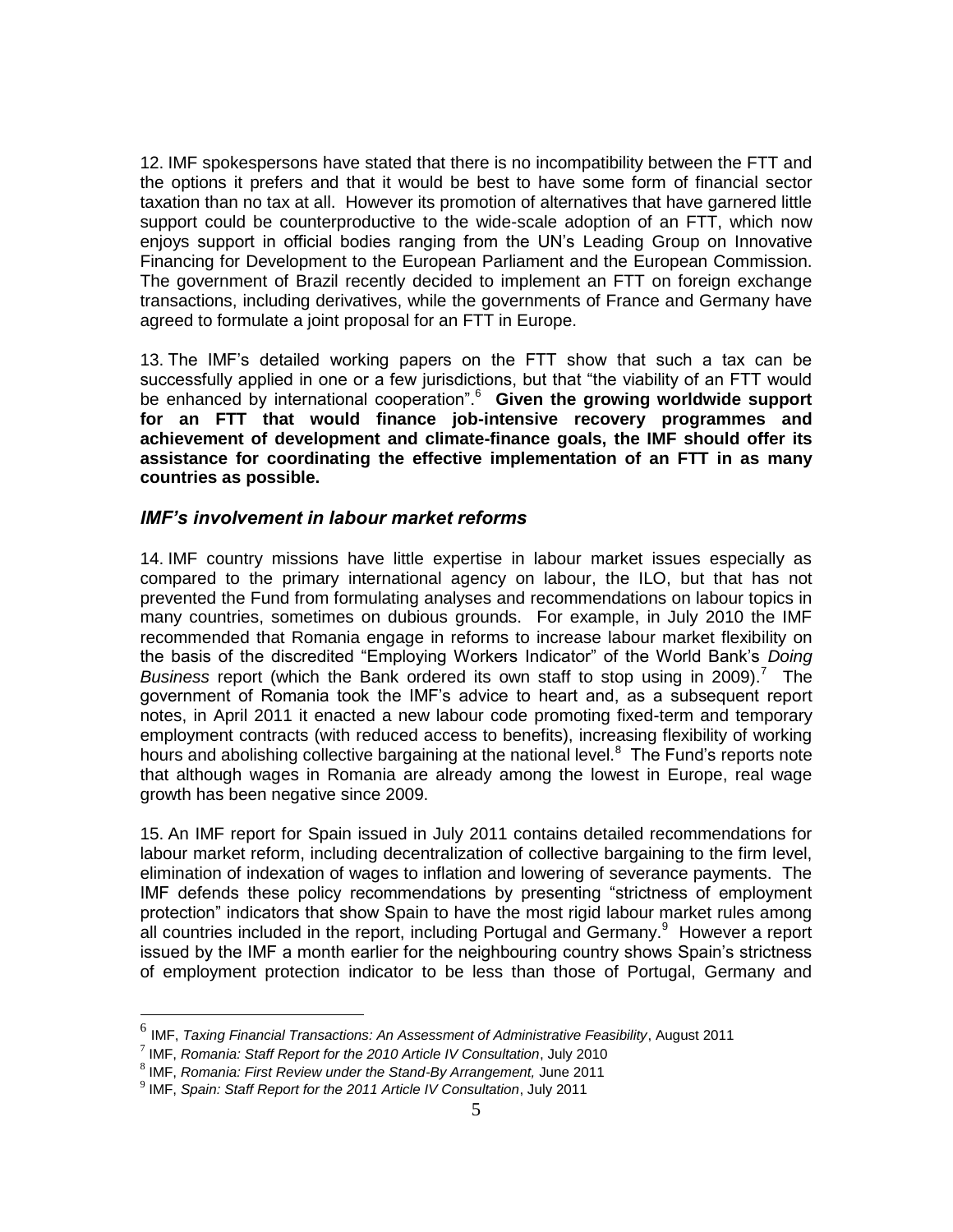several other countries.<sup>10</sup> The latter report asserts that it is Portugal that most urgently needs to undertake reforms to reduce labour costs. The significant inconsistencies in data presented in reports produced almost simultaneously by the Fund gives the impression that the labour market indicators are agenda-driven rather than fact-based, and seriously undermines the IMF's credibility in this area.

16. Other recent IMF Article IV reports that recommend substantial labour market reforms include those for Colombia (July 2011), where the Fund proposes a reduction of the minimum wage, which currently stands at about \$300 a month, and for Mexico (August 2011), where the IMF endorses a recent legislative proposal for labour market flexibility without explaining its relevance to the Fund's objectives in the country. Both of these countries are under arrangements from the IMF's Flexible Credit Line.

17. **The IMF should refrain from making recommendations for labour market reforms, especially when they are based on indicators and data that are discredited or unreliable. The IMF should defer to the competent international organization in this field, the ILO, and should be supportive of reform processes that are based on tripartite dialogue, protect workers' fundamental rights and are consistent with the ILO's decent work objectives.**

#### *World Bank's social protection and labour strategy*

18. The World Bank is currently formulating its first social protection and labour strategy since 2001, for which it established an external advisory group and prepared a Concept Note.<sup>11</sup> Global Unions expressed their regret that trade unions and other civil society organizations were excluded from the advisory group, in contradiction with the Bank's terms of reference for it. However, they welcomed the Bank's announced intention to pay more attention to the needs of low-income countries. Unions have frequently criticized the Bank's past focus of advising middle-income countries with comprehensive public social protection to reduce the scope under the pretext of assuring fiscal viability, while largely ignoring the needs of low-income countries that had no social protection regimes whatsoever. In centring more on the needs of low-income countries, the Bank should first and foremost support the ILO's initiative of a social protection floor and assist countries in developing an adequate financing mechanism for it.

19. Rather than reasserting the outdated concept that social protection can be reduced to a question of individual risk management, the World Bank should acknowledge that finding oneself in precarious, unprotected work devoid of any social protection is not a risk but a certainty for an increasing share of the population. The problem became more acute since the onset of the global recession in 2008, and is likely to deepen with the prospect of a renewed downturn in 2011. The Bank must work with countries to address the root problems of increasing inequality and informality, including the structural and systemic problems that create these phenomena – such as discrimination, disempowerment, abusive exploitation of workers and denial of rights – and assist governments to adopt corrective strategies.

<sup>10</sup> IMF, *Portugal: Request for a Three-Year Arrangement Under the Extended Fund Facility*, June 2011

<sup>&</sup>lt;sup>11</sup> World Bank, "Building Resilience and Opportunity: The World Bank's Social Protection and Labor Strategy 2012-2022 – Concept Note", January 2011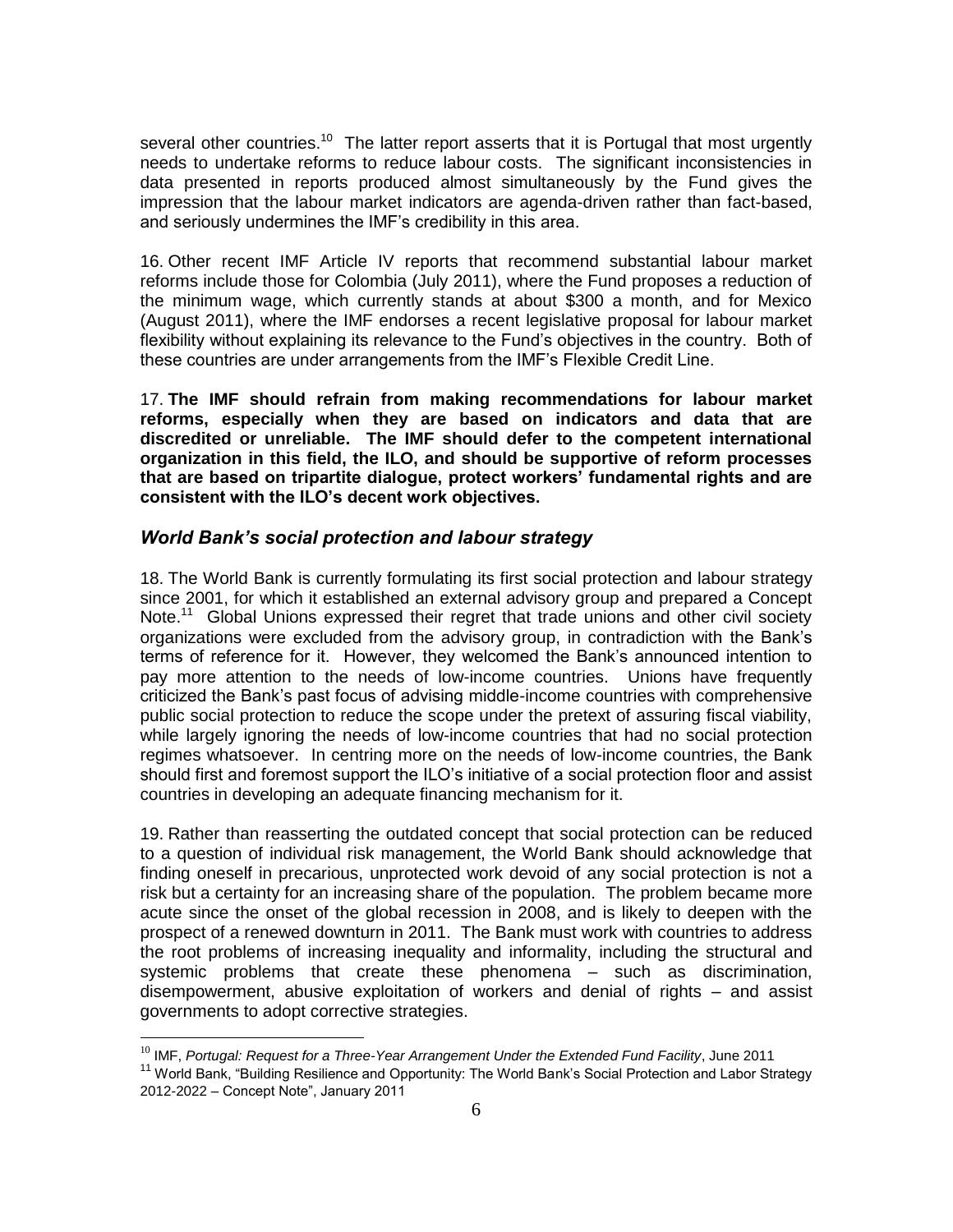20. The adoption of a revised social protection and labour strategy provides an opportunity for the Bank to put forward an approach on labour market policy that supports the ILO's decent work agenda. The Bank's Concept Note in fact barely deals with labour issues except to iterate some questionable articles of faith, such as the precept that job creation will be improved in each and every context through a "narrowing down of the scope of labor market regulations". The Bank's own Independent Evaluation Group found no empirical evidence behind such assertions when they were repeatedly made in the Bank's highest-circulation publication, *Doing*  Business.<sup>12</sup> It is surprising and disappointing to see such unsubstantiated claims revived by the Bank's social protection and labour unit, particularly in light of the Bank's decision in 2009 to suspend the *Doing Business* labour indicators*,* remove them from its overall framework for determining access to the Bank's concessionary resources (the "CPIA") and undertake a process of revision of the labour and paying taxes indicators.<sup>13</sup>

#### 21. **The Bank's new social protection and labour strategy should:**

- **Be based on a serious analysis of the problems faced by working people in every region, which include persisting high unemployment and underemployment, a jump in income inequality that reflects reduced income share and declining bargaining power of workers and continued violations of workers' rights;**
- **Promote the need for a balanced and comprehensive approach to labour market issues, where respect for fundamental workers' rights, adequate labour regulations, better enforcement, improved social protection and adequate public financing play key roles;**
- **Promote extension of coverage as the primary goal of the Bank's social protection interventions, ensure equal outcomes for women and men in the provision of social security and support the development of a social protection floor through an integrated approach developed in cooperation with the ILO, which would include appropriate financing mechanisms.**

#### *Gender equality and sustainable growth*

 $\overline{a}$ 

22. The World Bank's new social protection and labour strategy must also address the problem of gender inequality in the labour market, which is not adequately treated in the Bank's Concept Note for the strategy. The Bank's gender analyses have chiefly focused on unequal access to education, restrictions on property rights for women and barriers to women's entrepreneurship. While these are very important issues, the question of lack of gender equality in the labour market, which is a main factor explaining income differences between women and men, has not been seriously taken up. **The launch in September 2011 of the World Bank's** *World Development Report 2012* **on the theme of** *Gender Equality and Development* **presents an opportunity for the Bank to devise strategies for improving gender equality in the labour market.**

<sup>12</sup> World Bank Independent Evaluation Group, *Doing Business: An Independent Evaluation*, 2008

 $13$  World Bank, " Guidance Note for World Bank Group Staff on the Use of the Doing Business Employing Workers Indicator for Policy Advice", October 2009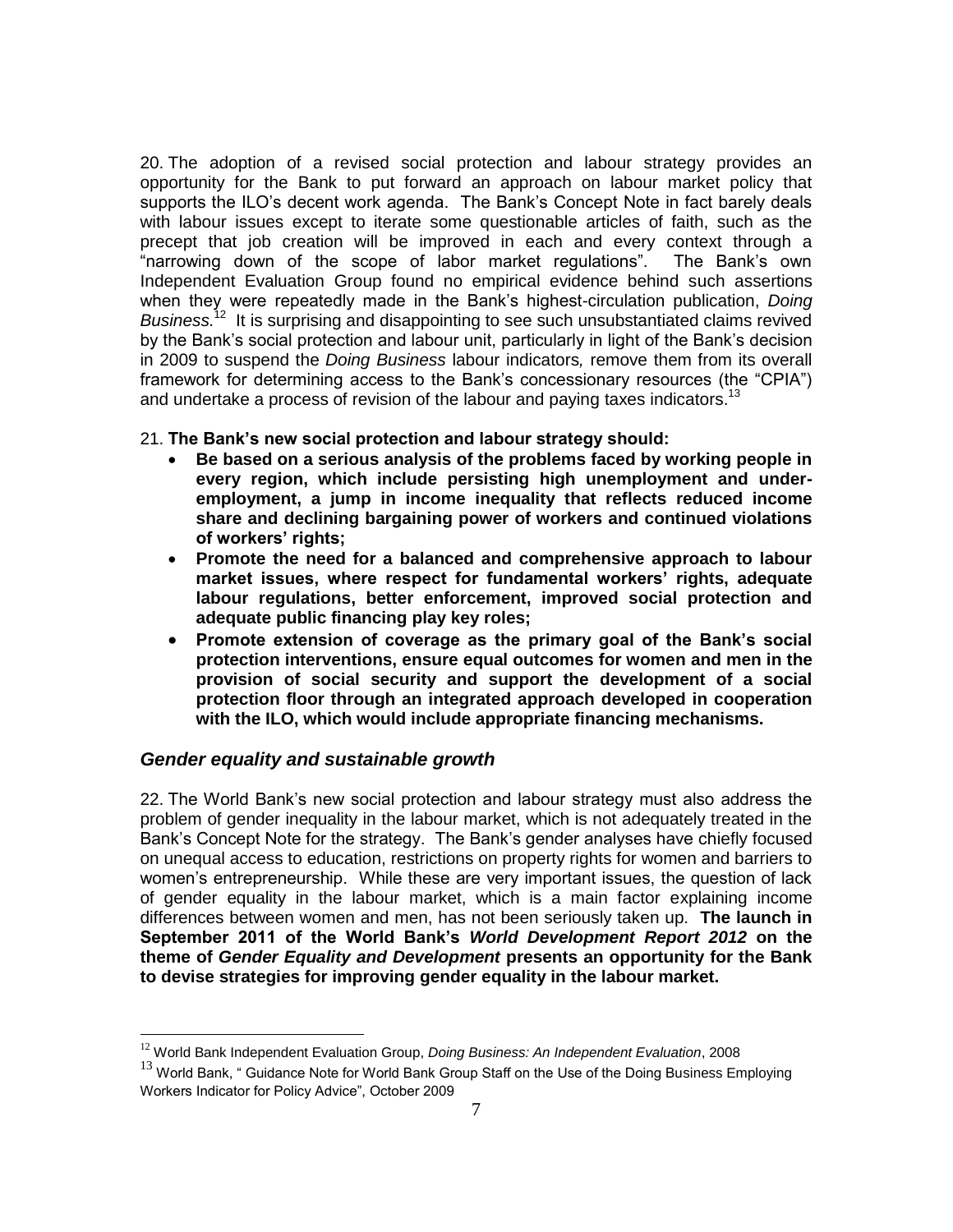23. Both the IMF and World Bank should also study the gender impact of restrictions in public spending as governments engage in fiscal consolidation. When governments cut back social programmes and other types of public expenditures that have played a key role in improving the situation of women, the gains that women have made in many societies could be seriously compromised. **The IMF and World Bank should advise countries on the maintenance and expansion of programmes that have helped women enter the workforce and make other strides towards achieving gender equality.**

#### *Protecting fundamental workers' rights in World Bank operations*

24. The core labour standards (CLS) were identified as fundamental rights that all countries should respect and that create the basic conditions required for working people to be able to improve their working and living standards.<sup>14</sup> They are the underpinning of well-functioning labour markets and effective industrial relations systems that allow for an equitable distribution of income, and should be promoted as such in the World Bank's social protection and labour strategy and throughout the Bank. However, the IFIs' most effective contribution to policies that are consistent with CLS is to make certain that their own operations comply with them.

25. Over the past decade, parts of the World Bank Group have taken important steps towards ensuring that their operations do not violate CLS. The Bank's private sector lending arm, the International Finance Corporation (IFC), has required since 2006 that client companies comply with CLS as part of its Social and Environmental Performance Standards. IFC recently completed revisions of the standards, which will go into effect in January 2012, that reaffirm the importance for borrowing companies to respect CLS and that expand on some other basic working condition requirements, such as occupational health and safety and workers' right to information. The revised Performance Standards include protections for migrant workers, stipulations regarding accommodations for workers (when provided), the obligation for borrowing companies to consider alternatives to retrenchment of workers and the requirement to monitor the standards' application to contract workers and some labour practices in supply chains.

26. IFC's Performance Standard on labour, if fully complied with, would ensure that workers' fundamental rights are respected in all IFC projects. However some serious lapses in implementation remain. Global Unions' affiliates in developing countries have encountered some problems of non-compliance of which they have informed IFC. In some cases the problems were corrected but in others companies repeatedly failed to carry through on promises to correct situations of non-compliance. The enterprises' lack of commitment has been compounded by the absence of clear timelines and insufficient transparency regarding action plans for achieving full compliance. Global Unions, during a workshop held in July 2011, proposed that **IFC should improve its monitoring and** 

<sup>&</sup>lt;sup>14</sup> Core labour standards are internationally-agreed fundamental human rights for all workers, irrespective of countries' level of development, that are defined by the ILO conventions that cover freedom of association and right to collective bargaining (Conventions 87 and 98); the elimination of discrimination in respect of employment and occupation (Conventions 100 and 111); the elimination of all forms of forced or compulsory labour (Conventions 29 and 105); and the effective abolition of child labour, including its worst forms (Conventions 138 and 182).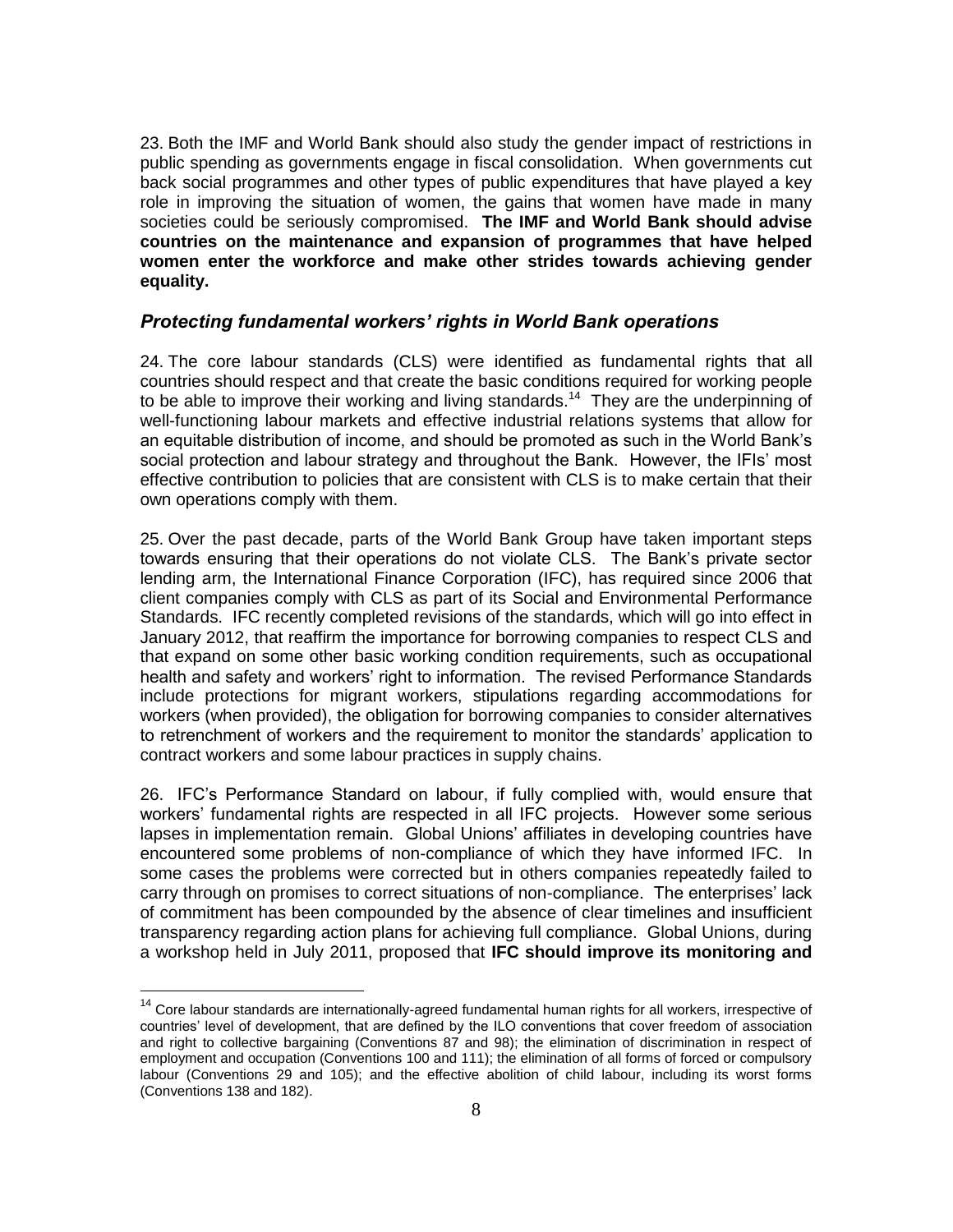**implementation procedures. It should make clear to borrowing companies that compliance is not voluntary and that failure to meet the Performance Standards will lead to loss of financial support. Global Unions also recommend that IFC must take measures to ensure that the standards are fully applied to the projects financed through financial intermediaries; the latter comprise 45 per cent of IFC's current investment portfolio.**

27. In 2010, the World Bank and the regional development banks jointly incorporated CLS clauses into their harmonized procurement of works documents, applicable to lending for major construction projects. The Bank's procurement and infrastructures departments need to move forward in adopting implementation measures to ensure full compliance with the CLS in Bank-funded projects. These measures consist of training of Bank officials and project managers and appropriate monitoring and follow-up at the project level, including the establishment of a complaints mechanism to signal cases of non-compliance. Global Unions have offered to cooperate with the World Bank and the regional banks in implementation of the requirements.

28. . The World Bank must update its social and environmental safeguards to ensure that the public sector divisions of the World Bank Group, IDA and IBRD, respect internationally agreed fundamental rights of workers just as IFC and MIGA (Multilateral Investment Guarantee Agency) require. The Bank's Independent Evaluation Group underlined the inconsistency of practices across the World Bank Group (WBG) in this regard: "[T]he thematic coverage of the [IFC] Performance Standards is more relevant to the WBG's investment project portfolio than the policies in the current safeguards suite, due to the addition of explicit provisions on labor impacts, community impacts, and pollution prevention and abatement… There is no obvious reason to presume that community and labor impacts are not relevant to the Bank's portfolio".<sup>15</sup>

29. **The revision of the World Bank's safeguard policies, which began this year and is scheduled to be completed at the end of 2012, should include a safeguard on labour standards. The policy should require compliance with all four of the core labour standards and also properly adapted requirements such as those found in IFC's Performance Standards for other basic working conditions, namely the provision of information to workers on conditions of employment, retrenchment procedures, grievance mechanisms, occupational health and safety standards and supply chain standards.<sup>16</sup>**

#### *Need to advance on financial re-regulation*

 $\overline{a}$ 

30. The institutions responsible for global financial governance are nowhere near to enacting the "sweeping reforms to tackle the root causes of the crisis and transform the system for global financial regulation" that G20 leaders stated were urgently necessary in their Pittsburgh Summit declaration of September 2009. In a few countries, positive but partial initiatives to re-regulate financial sectors have taken place on the national

<sup>&</sup>lt;sup>15</sup> Independent Evaluation Group-World Bank, Safeguards and Sustainability Policies in a Changing World: *An Independent Evaluation of World Bank Group Experience*, 2010

<sup>16</sup> For more detail see: Global Unions, *Labour Standards in World Bank Group Lending: Lessons Learned and Next Steps*, 2011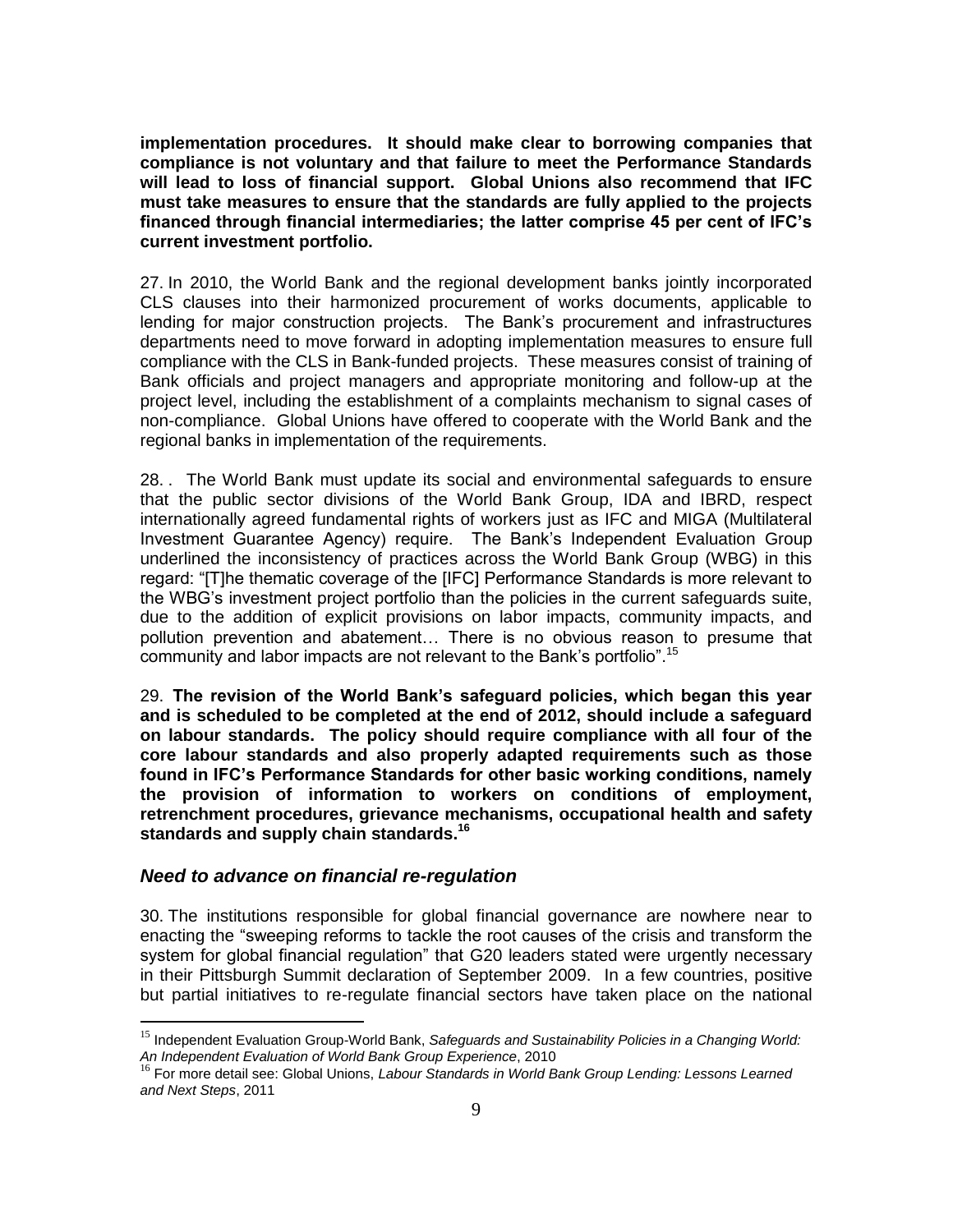level. However some measures could be rolled back due to pressure from private financial institutions, which apparently feel they should have the right to return to earning super-profits in a deregulated environment while relying on the state to bail them out after bad investment decisions.

31. It is ironic that in some regions still deeply affected by the impact of the global financial crisis governments and international institutions are now talking more about labour market deregulation, which will do nothing to address the root causes of the crisis, than about the pressing need for serious financial sector reform. Even though mandates have been given to the Financial Stability Board (FSB), of which both the IMF and World Bank are member institutions, progress is proceeding at a snail's pace. In July 2011 the FSB announced an agreement to increase capital ratios of "systemically important financial institutions", otherwise known as the "too-big-to-fail" institutions, but only in 2016 would these start to phase in. The FSB also asserted the importance of regulating the shadow banking system and derivatives markets, but despite having considered the matter for more than two years, it could only agree to engage in further study.

32. **Global Unions urge the Financial Stability Board, the IFIs and member countries to take swift and coordinated action for adequately regulating the global financial system before a new crisis occurs, including:**

- **Rapid implementation of rules and procedures to break up and rein in "too-big-to-fail" financial institutions, which pose real and immediate threats for public finances**
- **Strong controls over the non-bank shadow financial economy, hedge funds and private equity firms**
- **Regulations for separating risky investment banking activities from other banking operations**
- **Elimination of tax and regulatory havens**
- **Curbing bonuses and other irresponsible and excessive financial sector remuneration plans**
- **Strict regulations over credit rating agencies to end the current oligopoly situation and limit conflicts of interest**
- **Providing consumer financial protection, for example against predatory lending, through regulation and full employee involvement in supervisory processes**
- **Support for financial services that serve the real economy, such as cooperative banking, mutual insurance and public financial services.**

#### *A new growth model is necessary*

33. The popular uprisings in countries of the Middle East and North Africa showed the short-sightedness of analytical frameworks that ignore key phenomena such as persistent high joblessness, particularly among youth; exorbitant income inequality; concentration of wealth from the exploitation of natural resources, industry, trade and finance in a few hands, often as a result of privatization of state assets; lack of freedom of association and expression and political repression. Some of the countries whose regimes were overthrown were designated top global performers by the World Bank's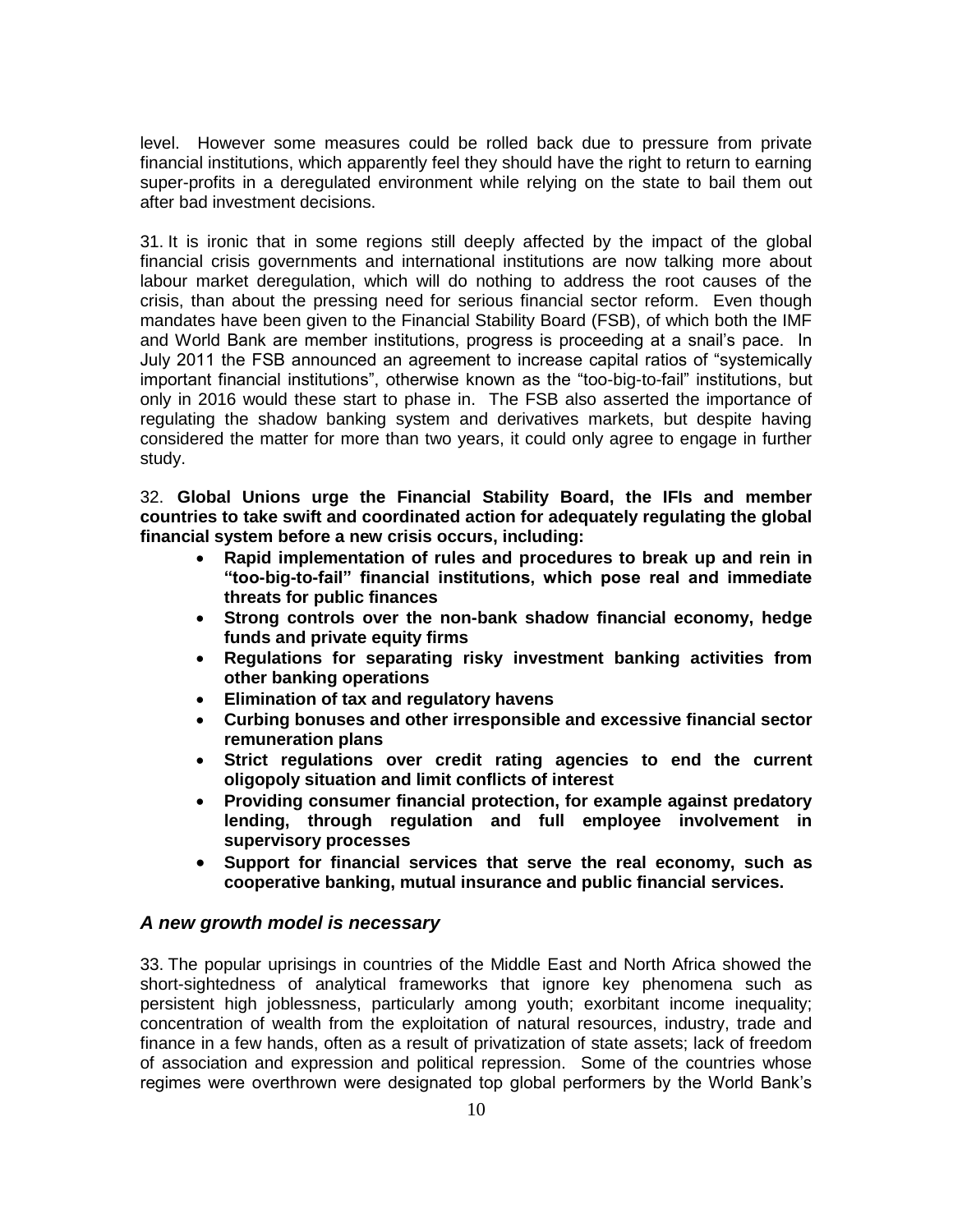*Doing Business* or declared by the IMF to have exemplary macroeconomic performance. For example, in February 2011 the IMF's executive board stated that it "welcomed Libya's strong macroeconomic performance and the progress on enhancing the role of the private sector and supporting growth in the non-oil economy [and] … commended the authorities for their ambitious reform agenda".<sup>17</sup>

34. Ultimately, the model proved to be economically and socially unsustainable. Policies supported by the IFIs in the Middle East and North Africa, such as structural adjustment programmes that increased unemployment and privatizations that benefited only kleptocratic political elites and exacerbated inequality, contributed to the problems in those countries. On the other hand, countries in other regions that rejected the privatization and deregulation model and instead developed new public programmes and supported the workers' rights and interests sometimes made important gains in building more equitable societies. One such example is Brazil, previously one of the most unequal countries in the world, where improved access to education, increased state benefits for the poor and higher minimum wages all contributed to reducing income inequality over the past decade.

35. On the global level, IFI member countries and in particular the G20 have addressed the issue of global economic imbalances – referring to persistent high current account deficits or surpluses – when identifying the root causes of the global financial and economic crisis that broke out in 2008. More attention should be paid to the internal imbalances, including high inequality and declining labour share of income that contributed to the global crisis. In many countries, real wages have not kept up with productivity increases, sometimes because of restrictions on freedom of association and collective bargaining. To circumvent the stagnant domestic market to which these practices lead, countries adopted policies seeking to increase their exports without increasing imports, which obviously cannot be applied by several countries simultaneously.

36. The IMF and World Bank should work on developing approaches that demonstrate a decisive break with the failed "Washington Consensus" policy paradigm. Policies that centred on reducing the size of the state, dismantling regulations and liberalizing labour markets all exacerbated the problems of an out-of-control financial sector, rising inequality and declining real incomes for working people. These circumstances contributed to the 2008 financial and economic crisis. The IMF has already made a welcome change to its earlier policy of opposing capital controls in all circumstances and now supports their use to curb destabilizing speculative capital movements. The IFIs should similarly review and change previous orthodoxies in other areas of economic policy. The international trade union movement has taken part in the debate by publishing a book on a new growth model, and invite the IFIs to engage in broader discussions with academics and civil society on the issue.<sup>18</sup>

<sup>&</sup>lt;sup>17</sup> IMF, "IMF Executive Board Concludes 2010 Article IV Consultation with the Socialist People's Libyan Arab Jamahiriya", Public Information Notice No. 11/23, February 2011

<sup>18</sup> ETUI/ITUC/TUAC, *Exiting from the Crisis: Towards a Model of More Equitable and Sustainable Growth*, 201[1 http://www.ituc-csi.org/IMG/pdf/Exiting\\_from\\_the\\_crisis\\_Washington.pdf](http://www.ituc-csi.org/IMG/pdf/Exiting_from_the_crisis_Washington.pdf)